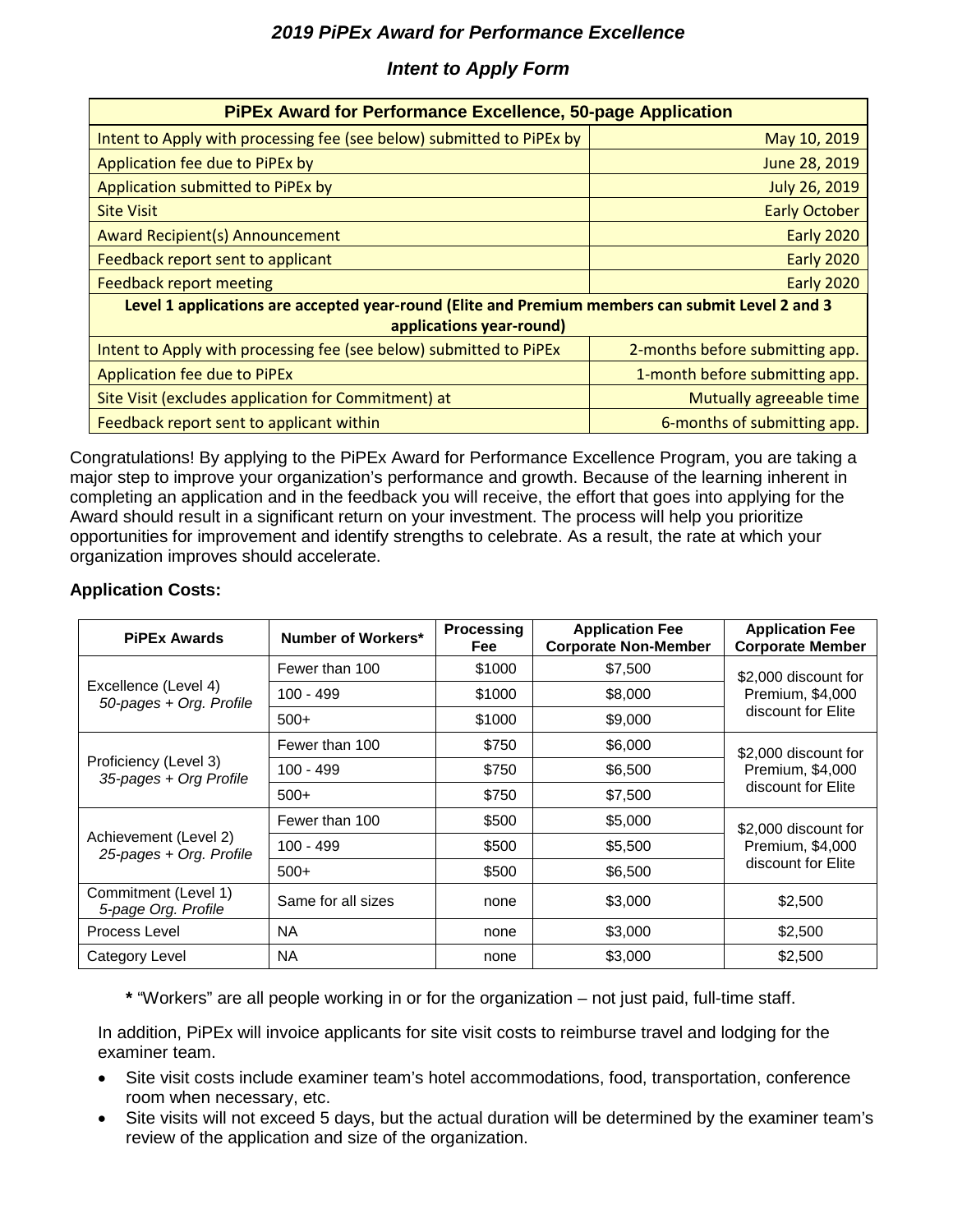## *Intent to Apply Form*

#### **Additional Requirements**

Because having internal knowledge of the Criteria framework is critical to advancing excellence within your organization, and to support PiPEx's Program, it is necessary that each applicant provide or sponsor at least one examiner (preferably two) per application submitted or increase each application fee by \$500.

#### *(NOTE: Please contact PiPEx if you have questions or concerns, or if you are unable to provide an examiner.)*

**Fill in blank cells as appropriate: E-Mail completed form to jordan@partnerspex.org**

| <b>Application Level</b>                                                            |                               |  |                                |                                         |  |  |  |  |  |  |  |
|-------------------------------------------------------------------------------------|-------------------------------|--|--------------------------------|-----------------------------------------|--|--|--|--|--|--|--|
| <b>Check Intended Application Level</b><br>$2 \mid 3 \mid$<br>4 or<br>1             |                               |  |                                |                                         |  |  |  |  |  |  |  |
| <b>Single Process</b><br><b>One Process Category</b>                                |                               |  |                                |                                         |  |  |  |  |  |  |  |
| Check Criteria being used                                                           | Healthcare<br><b>Business</b> |  | Education                      |                                         |  |  |  |  |  |  |  |
|                                                                                     |                               |  |                                |                                         |  |  |  |  |  |  |  |
| 1. Applicant Information<br>Legal Company Name:                                     |                               |  |                                | Address of Organization:                |  |  |  |  |  |  |  |
| DBA Name (if any):                                                                  |                               |  | Building/Park:                 |                                         |  |  |  |  |  |  |  |
|                                                                                     |                               |  |                                |                                         |  |  |  |  |  |  |  |
| Prior Company Name:                                                                 |                               |  | Street, Suite:<br>City, State, |                                         |  |  |  |  |  |  |  |
| Prior Award App Years:                                                              |                               |  | Zip:                           |                                         |  |  |  |  |  |  |  |
| 2. Highest-Ranking Official                                                         |                               |  |                                |                                         |  |  |  |  |  |  |  |
| Name:                                                                               |                               |  |                                | Address - (If other than listed above): |  |  |  |  |  |  |  |
| Title:                                                                              |                               |  | Building/Park:                 |                                         |  |  |  |  |  |  |  |
| Phone:                                                                              | Street, Suite:                |  |                                |                                         |  |  |  |  |  |  |  |
| E-Mail:                                                                             | City, State,                  |  |                                |                                         |  |  |  |  |  |  |  |
| Zip:                                                                                |                               |  |                                |                                         |  |  |  |  |  |  |  |
| <b>3. Applicant Contact Person</b>                                                  |                               |  |                                |                                         |  |  |  |  |  |  |  |
| Name:                                                                               |                               |  |                                | Address – (if other than listed above)  |  |  |  |  |  |  |  |
| Title:                                                                              |                               |  | Building/Park:                 |                                         |  |  |  |  |  |  |  |
| Phone:                                                                              | Street, Suite:                |  |                                |                                         |  |  |  |  |  |  |  |
| E-Mail:                                                                             |                               |  | City, State,<br>Zip:           |                                         |  |  |  |  |  |  |  |
|                                                                                     |                               |  |                                |                                         |  |  |  |  |  |  |  |
| 4. Award Category and For-Profit/Nonprofit Designation (check boxes as appropriate) |                               |  |                                |                                         |  |  |  |  |  |  |  |
| For-Profit:                                                                         | Education:                    |  |                                | <b>Small Business:</b>                  |  |  |  |  |  |  |  |
| Not-for-Profit:                                                                     | <b>Health Care:</b>           |  |                                | Manufacturing:                          |  |  |  |  |  |  |  |
|                                                                                     | Service:                      |  |                                | Government:                             |  |  |  |  |  |  |  |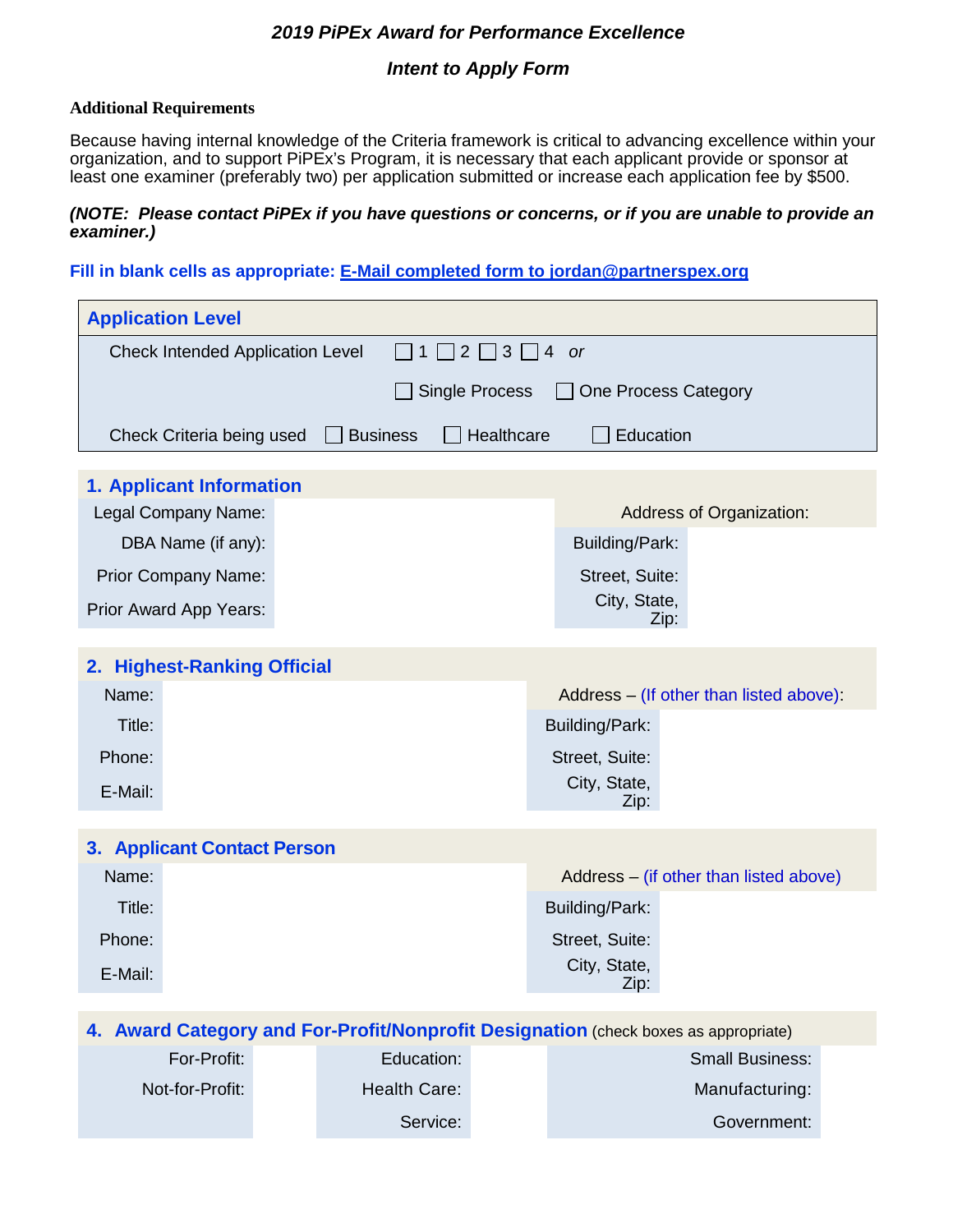## *Intent to Apply Form*

#### **5. Applicant Status** (check box as appropriate)

How long as the applicant been legally registered with the Secretary of State?

|    | a. Is the applicant up-to-date in paying all municipal, state, or<br>federal taxes?                                                                                                                                                              | N/A |  | <b>YES</b> |  | <b>NO</b>       |  |
|----|--------------------------------------------------------------------------------------------------------------------------------------------------------------------------------------------------------------------------------------------------|-----|--|------------|--|-----------------|--|
|    | b. Are there any present liens placed against the applicant?                                                                                                                                                                                     |     |  | <b>YES</b> |  | <b>NO</b>       |  |
| C. | Has the applicant had any layoffs within the past 365 days of this<br>application date?                                                                                                                                                          |     |  | <b>YES</b> |  | <b>NO</b>       |  |
|    | d. Does the applicant have any layoffs planned within the next 12 months<br>from this application date?                                                                                                                                          |     |  |            |  | <b>NO</b>       |  |
|    | e. Is the applicant or any of its officers the subject of any criminal<br>investigations, the defendant in any criminal cases?                                                                                                                   |     |  |            |  | <b>NO</b>       |  |
| f. | Is the applicant the defendant in or subject of any civil litigation other<br>than minor contractual disputes?                                                                                                                                   |     |  |            |  | NO <sub>1</sub> |  |
| g. | Has any officer in the applicant's organization been subject to<br>professional discipline such as the suspension, revocation, payment of<br>a fine or settlement or other discipline by a public or private licensing or<br>certification body? |     |  | <b>YES</b> |  | <b>NO</b>       |  |

Please explain "No" response to a. and all "Yes" responses to b. - g. as appropriate:

#### **6. Size and Location of Applicant**

Total count - full-time workers: (including physicians whether or not they are paid directly by the organization) Total count -part-time workers: Total count - volunteer: Total count third-party temps:

For the preceding fiscal year, check **one** financial descriptor and range:

|              | Sales:                                                            | Revenues:          |  |                                                      |        | Budgets:         |                                   |                      |
|--------------|-------------------------------------------------------------------|--------------------|--|------------------------------------------------------|--------|------------------|-----------------------------------|----------------------|
| $0 - $1 M$ : | $$1M-$<br>\$10M:                                                  | $$10M-$<br>\$100M: |  | $$100M-$<br>\$500M:                                  |        | \$500M-<br>\$1B: |                                   | More<br>than $$1B$ : |
|              | Number of Sites in New<br>England:<br>Percentage of<br>Employees: |                    |  | Sites Outside NE, but<br>Percentage of<br>Employees: | in US: |                  | Sites Outside of<br>Percentage of | US:<br>Employees:    |

Operational practices associated with all major organizational functions must be accessible for examination. If some activities are performed outside the applicant's organization (e.g., by a component of the applicant that is outside New England, the parent organization, or its other subunits), will the applicant make available sufficient personnel, documentation, and facilities to allow full examination of its operational practices for all major functions of its worldwide operations? Yes: No: N/A: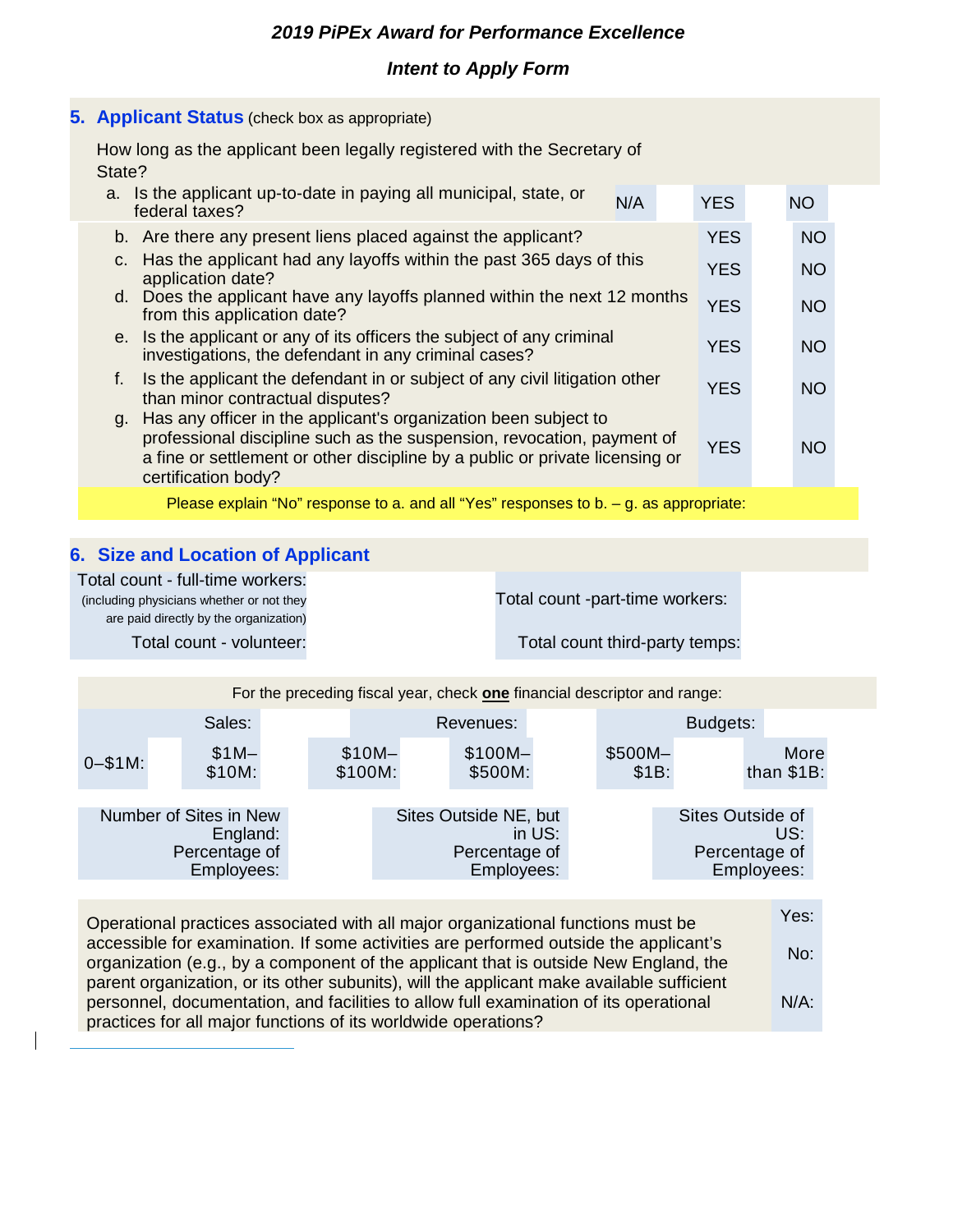## *Intent to Apply Form*

| 7. Subunits (complete as applicable)                                       |                  |  |               |  |  |  |  |
|----------------------------------------------------------------------------|------------------|--|---------------|--|--|--|--|
| Is the applicant ______ a larger parent or system? (Check all that apply.) |                  |  |               |  |  |  |  |
|                                                                            | Administered by: |  | A school of:  |  |  |  |  |
|                                                                            | A unit of:       |  | An agency of: |  |  |  |  |
|                                                                            | Owned by:        |  | A bureau of:  |  |  |  |  |
| Department of                                                              |                  |  |               |  |  |  |  |
| Name of Parent (or System) Organization:                                   |                  |  |               |  |  |  |  |
|                                                                            |                  |  |               |  |  |  |  |
| A subsidiary of:<br>A division of:<br>Controlled by                        |                  |  |               |  |  |  |  |

Briefly describe the major functions provided to the applicant by the parent or by other subunits of the parent.

Examples of such functions include, but are not limited to, strategic planning, business acquisition, research and development, data gathering and analysis, human resource services, legal services, finance or accounting, sales/marketing, supply chain management, global expansion, information and knowledge management, education/training programs, information systems and technology services, curriculum and instruction, and academic program coordination/ development.

Briefly describe the organizational structure and management links (relationship) to the parent.

| <b>8. Site Listing and Descriptors</b> |           |                                                          |                                         |  |  |  |  |
|----------------------------------------|-----------|----------------------------------------------------------|-----------------------------------------|--|--|--|--|
| <b>Site Location</b>                   |           | Relative Size - Percent of<br>Applicant's (include both) | Describe Products, Services or Programs |  |  |  |  |
|                                        | Employees | <b>Sales</b>                                             |                                         |  |  |  |  |
|                                        |           |                                                          |                                         |  |  |  |  |
|                                        |           |                                                          |                                         |  |  |  |  |
|                                        |           |                                                          |                                         |  |  |  |  |
|                                        |           |                                                          |                                         |  |  |  |  |
|                                        |           |                                                          |                                         |  |  |  |  |
|                                        |           |                                                          |                                         |  |  |  |  |
|                                        |           |                                                          |                                         |  |  |  |  |
| 9. Key Business/Organization           |           |                                                          |                                         |  |  |  |  |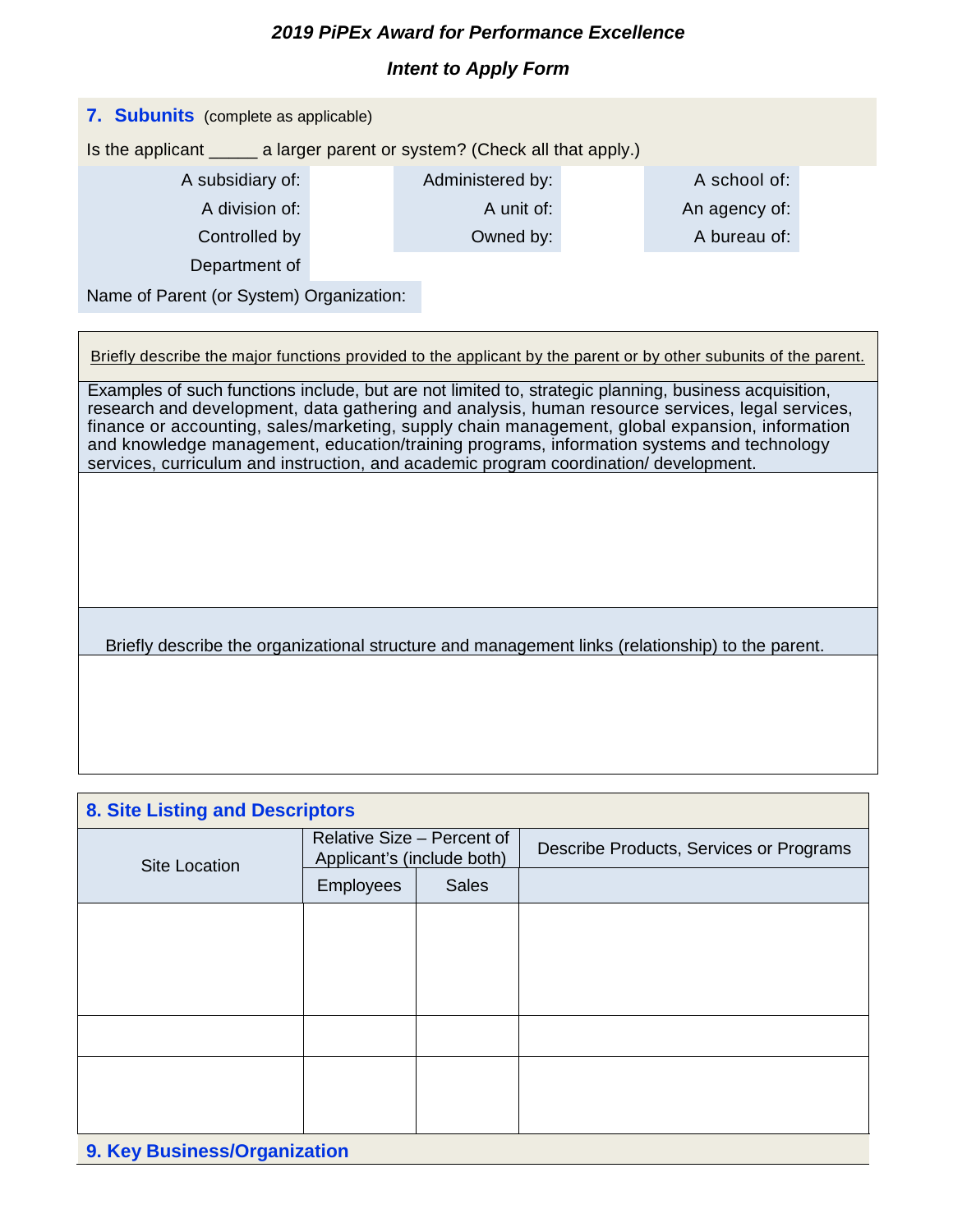## *Intent to Apply Form*

| List, briefly describe, or identify the following key business/organization factors. Be as specific as |
|--------------------------------------------------------------------------------------------------------|
| possible to help the Program avoid real or perceived conflicts of interest when assigning Examiners    |
| to evaluate your application. "Key" means those organizations that constitute 5 percent or more of     |
| your competitors, customers/users, or suppliers/partners.                                              |

 Description of the applicant's main products and/or services and of the major markets served (local, regional, national, or international)

List major markets served:

List of top three key competitors

List of to three key

customers/users

List of top three key suppliers:

|                           | Fiscal Year |  |
|---------------------------|-------------|--|
| Name of financial auditor |             |  |

(start/end)

**10. Supplemental Attachments -** Please Attach the Following Documents as applicable

Attach a line-and-box organization chart for the applicant that includes the **division or unit level**. In each box, include the name of the unit or division and the name of its leader.

Attach a line-and-box organization chart(s) showing the relationship of the applicant to the highest management level of the parent, including all intervening levels. Each box within the chart should include the name of the leader of the unit or division.

If nonprofit, attach a copy of proof of your non-profit status.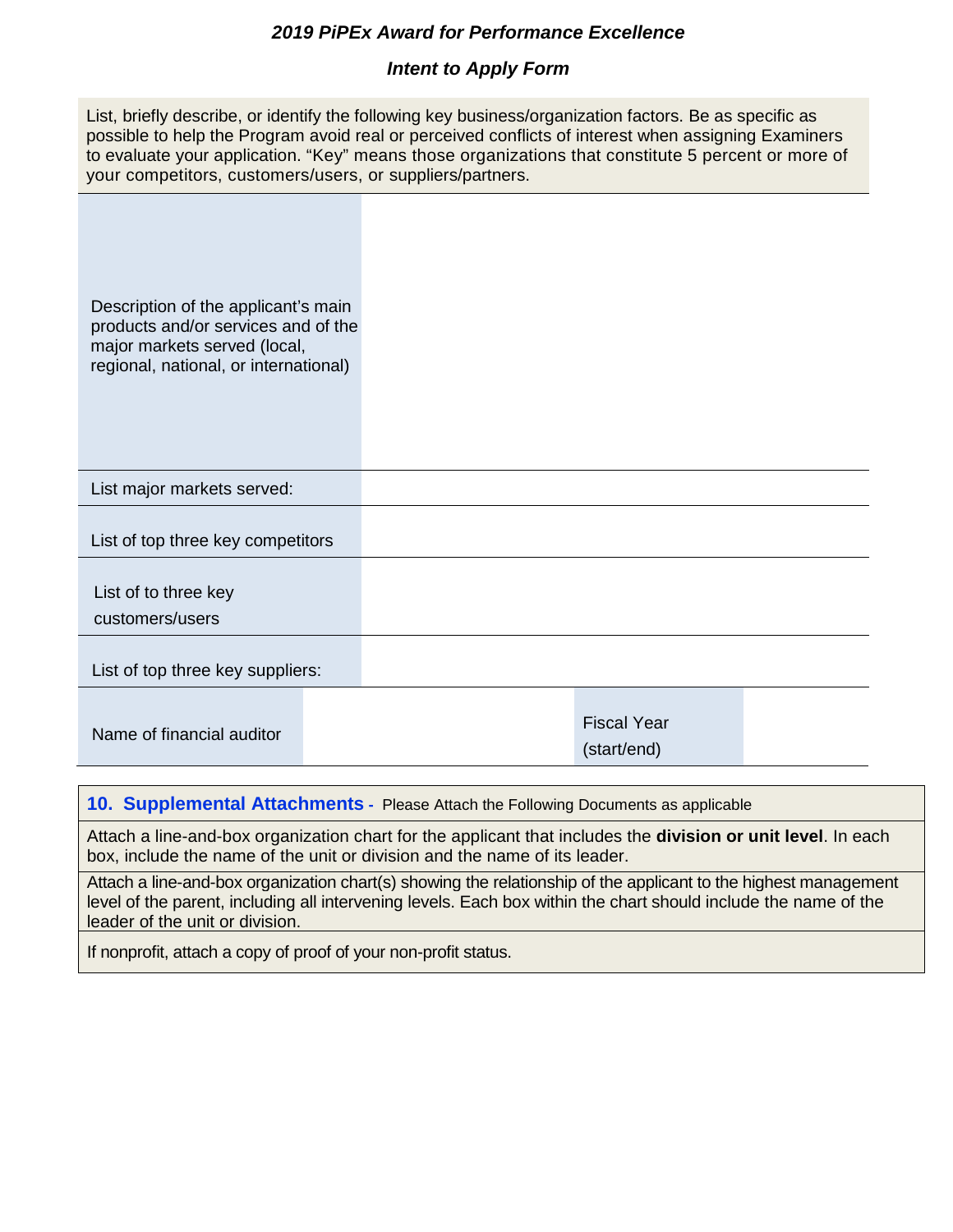### *Intent to Apply Form*

#### **11. Eligibility Filing Fee**

Provide payment for the **\$250** non-refundable eligibility filing fee:

#### **Payment Options**

**If paying by check:** please make check payable to Massachusetts Council for Quality, Inc. (dba Partners in Performance Excellence) and mail to:

Susan Rosati Partners in Performance Excellence P.O. Box 222 New Milford, CT 06776

**If paying by Credit Card:** please call our Bookkeeper Susan Rosati at 860.799.0188 to set up the charge.

#### **12. Confidentiality Considerations**

Applicant waives the right to bring suit against PiPEx, from any claims, actions, or losses arising from the Award for Performance Excellence Process.

Accept: Decline:

Confidentiality Note: Strict conflict of interest rules apply to PiPEx throughout the processes. Names of applicants, individual applications, commentary, and scoring information developed during the review of the application are regarded as proprietary and are kept confidential. Such information is available only to those individuals directly involved in the evaluation and application distribution process. Information on successful strategies of Award recipients and other applicants may be released only with written approval of the applicant.

#### **13. Self-Certification Statement, Signature of the Highest-Ranking Official**

We agree to all terms stated above and attest that

- (1) I have reviewed the information provided by my organization in this Eligibility Certification Package.
- (2) To the best of my knowledge,
	- no untrue statement of a material fact is contained in this Eligibility Certification Package, and

:

- no omission of a material fact has been made in this package.
- (3) Based on the information herein and the current eligibility requirements for the PiPEx Award and Recognition Program, my organization is eligible to apply.
- (4) I understand that at any time during the 2016 Examination and Award Process cycle, if the information is found not to support eligibility, my organization will no longer receive consideration for the Award and will receive only a feedback report.
- (5) We agree to host a site visit and to facilitate an open and unbiased examination. We understand that our organization must reimburse PiPEx for reasonable costs and expenses associated with a site visit and team of examiners. Additionally, we understand that our organization must provide at least one examiner to support the program.
- (6) PiPEx may request additional information concerning our organization if issues are identified that could affect the credibility and valuation of the PiPEx Award Program. This information must be supplied, if requested, to the PiPEx. We agree to make PiPEx aware upon inquiry of any current or pending regulatory, criminal, or civil action that could damage the reputation of the Partners in Performance Excellence Program process.
- (7) If our organization is selected to receive an Award, we agree to share non-proprietary information on our successful performance and quality strategies with other interested organizations. This includes participation in Conferences or other events sponsored by PiPEx
- (8) By applying for the Award, the applicant agrees to provide 15 paper copies of the application and an electronic copy and allow PiPEx to share said application electronically with its Board